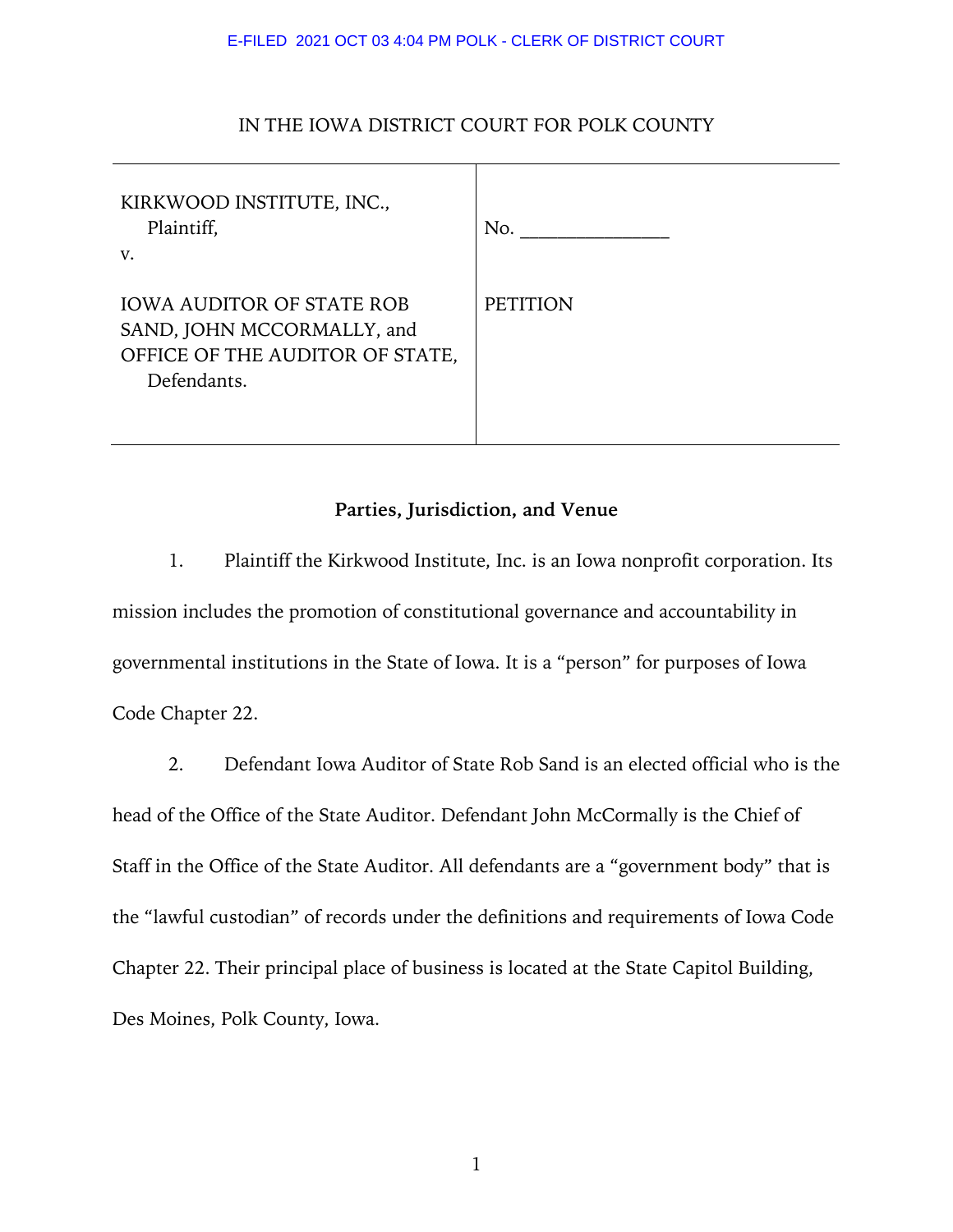3. The district court has the jurisdiction to hear an action to compel compliance with the requirements of Iowa Code Chapter 22. Iowa Code § 22.10.

4. Venue in Polk County is proper against a state official and a state department.

### **Factual Background**

5. On June 3, 2021, the Office of the State Auditor released a special investigation report into the "Step Up, Stop the Spread" media campaign implemented by Iowa Governor Kim Reynolds to encourage Iowans to take measures to prevent the spread of COVID-19. The auditor's report alleged that the media campaign violated Iowa Code § 68A.405A, a statute that generally prohibits the expenditure of public resources to disseminate the likeness of a statewide elected official, because Governor Reynolds appeared in the campaign video.

6. Because the law cited by the state auditor has an express carve-out for expenditures related to the use of emergency powers (which the media campaign plainly was), the Kirkwood Institute decided to investigate the potential political overtones of the auditor's special investigation report. The Kirkwood Institute was concerned by the fact that the report, which contained erroneous legal analysis, had been authored by a nonlawyer employee of the Office of State Auditor. The Kirkwood Institute noted that it appeared that a politically sympathetic blogger and a similarly aligned Associated Press reporter had picked up the auditor's report and amplified its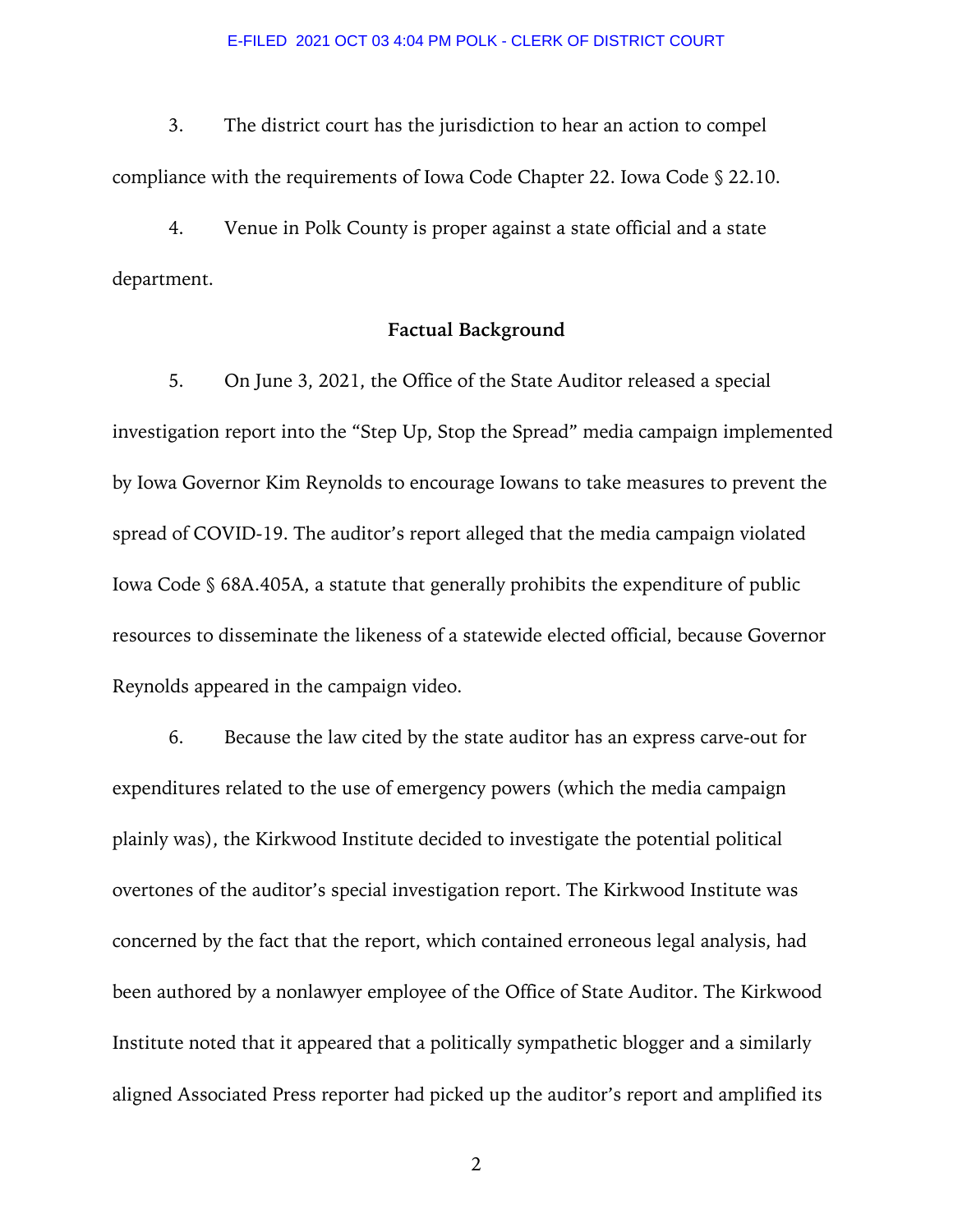erroneous legal conclusions.1 These facts, combined with Auditor Rob Sand's open

political opposition to Governor Reynolds, raised the real prospect that Auditor Sand

had misused public resources to pursue private political gain.

7. To further its investigation of Auditor Sand's actions, the Kirkwood

Institute submitted a request on June 16, 2021, to the Office of State Auditor for the

following:

- All emails sent to, sent from, or otherwise exchanged between any employee of the Auditor of State's office, including the Auditor, and the email address "desmoinesdem@bleedingheartland.com".
- All emails sent to, sent from, or otherwise exchanged between any employee of the Auditor of State's office, including the Auditor, that contain the phrase "desmoinesdem@bleedingheartland.com".
- All emails and text messages sent to, sent from, or otherwise exchanged between any employee of the Auditor of State's office, including the Auditor, that contain the word "Belin".
- All emails sent to, sent from, or otherwise exchanged between any employee of the Auditor of State's office, including the Auditor, and the email address "rifoley@ap.org".
- All emails sent to, sent from, or otherwise exchanged between any employee of the Auditor of State's office, including the Auditor, that contain the phrase "rjfoley@ap.org".
- All emails and text messages sent to, sent from, or otherwise exchanged between any employee of the Auditor of State's office, including the Auditor, that contain the word "Foley".
- 8. The defendants, acting through McCormally, provided its response in two

tranches. For both, they claimed that certain documents responsive to the request

would be withheld. The defendants claimed two justifications for nondisclosure, the

provisions of Iowa Code §§ 11.42 and 22.7(18). In a follow up communication,

<sup>&</sup>lt;sup>1</sup> Auditor Sand made a referral of the alleged ethics violation by the Governor to the Iowa Ethics and Campaign Disclosure Board, the administrative agency charged with enforcement of ethics rules for statewide elected officials (among other duties). The board unanimously voted to reject the complaint as lacking merit. See https://www.desmoinesregister.com/story/news/politics/2021/08/12/kim-reynoldsdidnt-violate-self-promotion-law-covid-face-mask-ads-auditor-rob-sand-iowa-ethics-board/8115605002/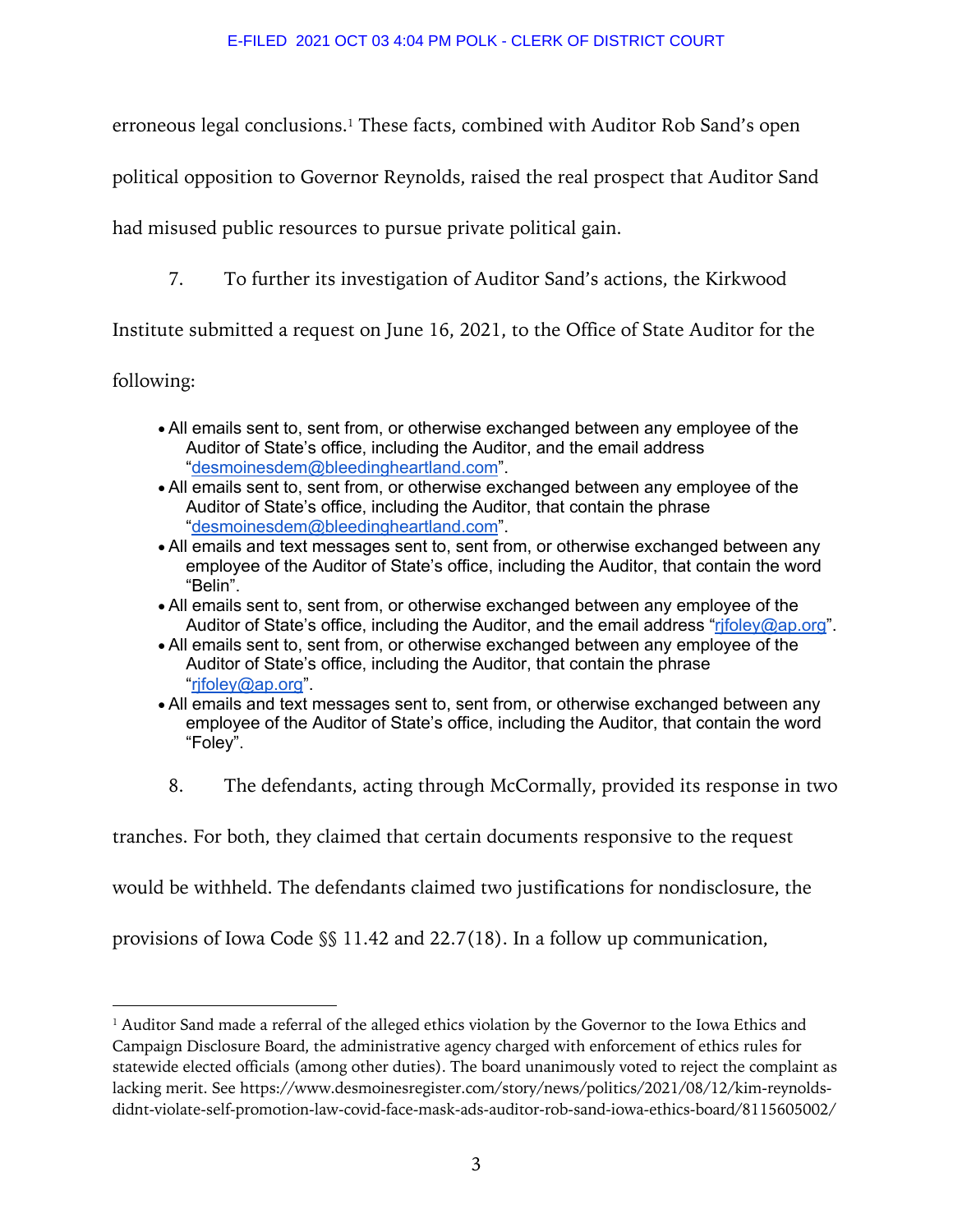McCormally could not provide a specific number of withheld emails but estimated that "less than a dozen" email threads were excluded from production.

9. Sand has expressed his support for prohibiting Iowa government bodies, including his office, from charging fees for attorney review of document production under Iowa Code Chapter 22.

10. Despite these statements, the defendants charged plaintiff \$162.50 for attorney time spent on the review of their document production to the plaintiff.

11. Iowa Code § 11.42(1) grants confidentiality to "information received during the course of any audit or examination, including allegations of misconduct or noncompliance" and further provides that "all audit or examination work papers shall be maintained as confidential."

12. Iowa Code § 22.7(18) allows a governmental body to withhold certain communications made to it by persons outside of government "to the extent that the government could reasonably believe that those persons would be discouraged from making them to that government body if they were available for general public examination." The code section requires disclosure of allegations "of a crime or other illegal act, except to the extent that its disclosure would plainly and seriously jeopardize a continuing investigation or pose a clear and present danger to the safety of any person." The code further provides "[i]n any action challenging the failure of the lawful custodian to disclose any particular information of the kind enumerated in this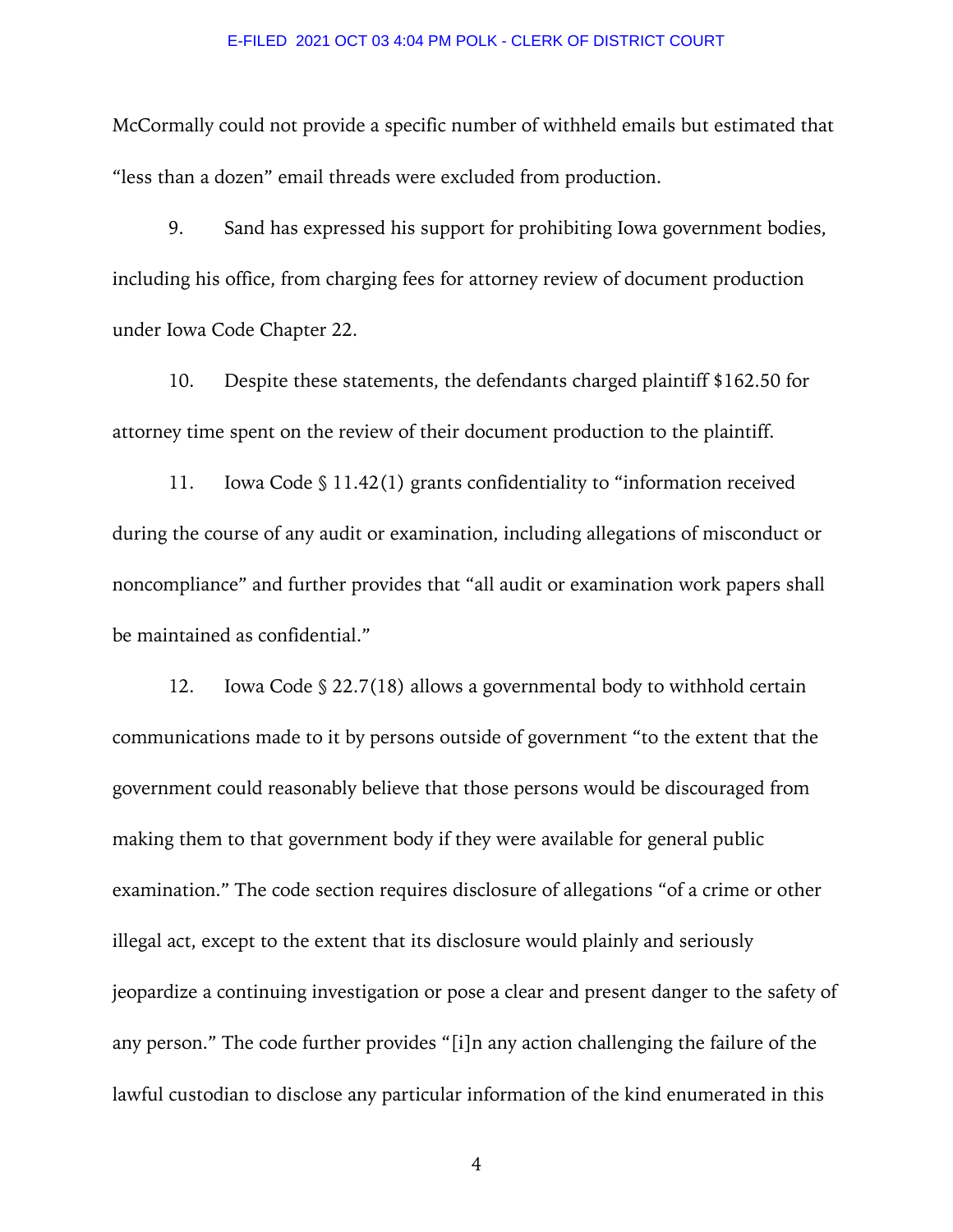paragraph, the burden of proof is on the lawful custodian to demonstrate that the disclosure of that information would jeopardize such an investigation or would pose such a clear and present danger."

13. The Kirkwood Institute is aware of at least one withheld communication which plainly does not meet the definitions contained in Iowa Code §§ 11.42 or  $22.7(18)$ . The website<sup>2</sup> for the blogger included in the records request made by the Kirkwood Institute reproduced an email from McCormally that was not included in the document production made in response to the request:

<sup>2</sup> See https://www.bleedingheartland.com/2021/06/03/a-failure-to-communicate/ (Archived at https://perma.cc/XUG8-2NGC).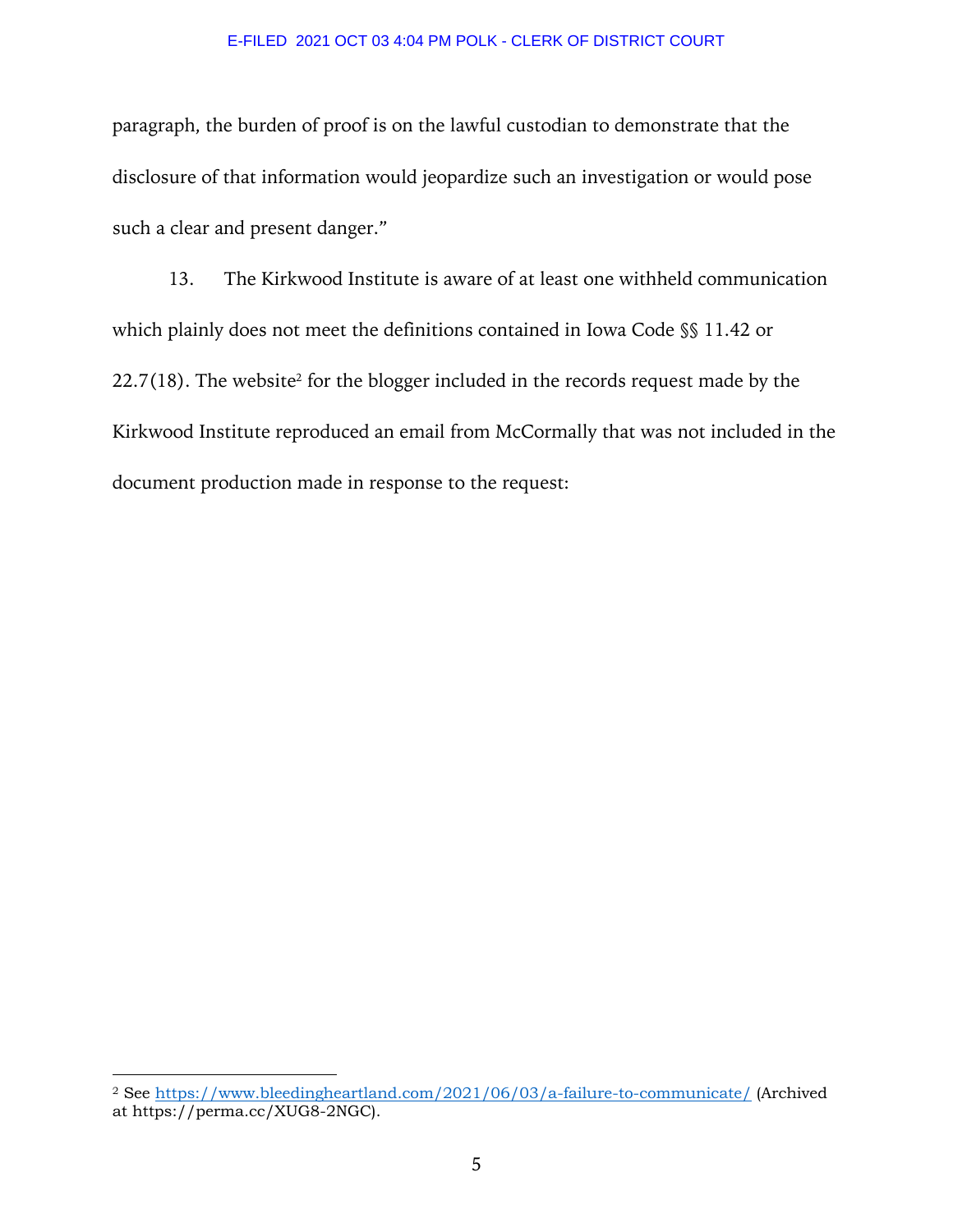McCormally offered additional thoughts via email on June 4. In your article last night, you wrote: "But Ostergren noted that "Section 29C.6(10) says she can spend state resources to deal with the emergency," which is what happened here." It's not what happened here. The full text [of] 29C.6(10) says: Utilize all available resources of the state government as reasonably necessary to cope with the disaster emergency. That doesn't mean the Governor can do whatever she wants. 29C must be narrowly construed. The statute does not give her absolute power. She can redirect money, she can suspend laws, but she still has to follow certain procedures when she does so. She has to say what she is doing and why she is doing it in a disaster proclamation. She didn't do that. Reading 29C.6(10) the way you suggest would nullify the rest of the 29C- if she can do whatever she chooses with any state "resource" when she declares an emergency, the rest of the statute is superfluous. It might as well say "When she declares an emergency, the Governor is the only law." That would amount to unconstitutional delegation of legislative power to the executive. Even in an emergency, she is still subject to the law. You may think a paid ad featuring her face was a reasonable thing for her to spend money on, or that this is too technical. Those are reasonable positions. However, there are rules for spending taxpayer money. And she didn't follow them. Making sure Is are dotted and Ts are crossed when it comes to the spending of taxpayer money is the entire job of the state Auditor.

14. There is no set of circumstances where an auditor employee's communication doing damage control over a legally flawed report can be withheld under Iowa Code §§ 11.42 or 22.7(18). It is the law "that free and open examination of public records is generally in the public interest even though such examination may cause inconvenience or embarrassment to public officials or others." Iowa Code  $$22.8(3).$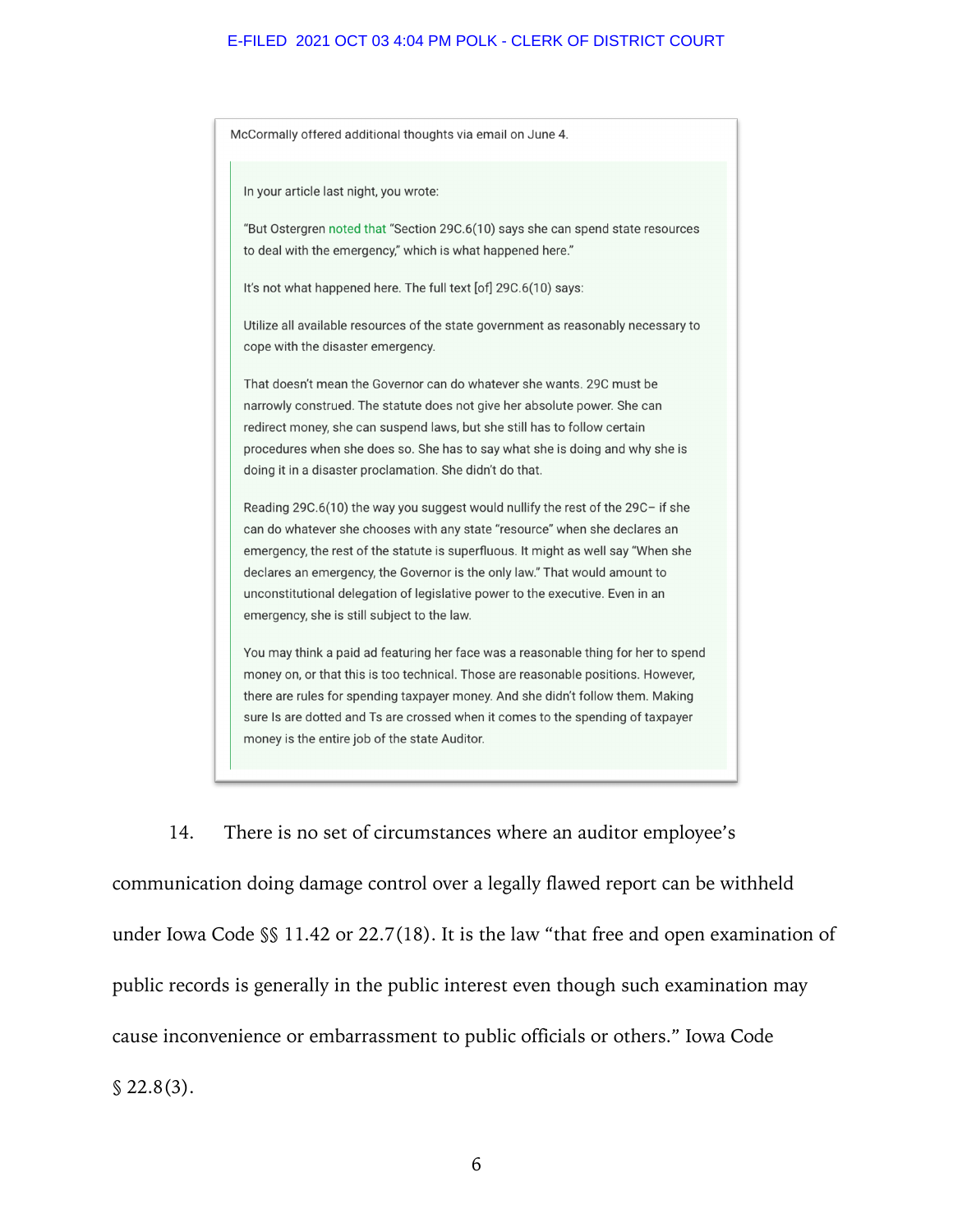15. The grounds cited by the defendants to withhold production of the requested records call for the supervision of the Court to determine whether they truly apply or are merely raised to avoid the auditor's inconvenience and embarrassment. The defendants must prove to the Court's satisfaction that the withheld documents are either communications related to an audit or are genuinely made in confidence as provided by sections 11.42 and 22.7(18).

# **Cause of Action – Iowa Code Chapter 22**

16. Under the provisions of Iowa Code § 22.10, the Kirkwood Institute respectfully requests the Court order the following:

a. that defendants must produce the withheld records;

b. that the defendants be enjoined from further violations of Iowa Code Chapter 22, with violations of said injunction punishable by civil contempt proceedings;

c. that the defendants pay a civil penalty for a knowing violation of their duties under Iowa Code Chapter 22 of not less than \$1,000 nor more than \$2,500;

d. that because of the imposition of damages Sand will be removed from office if he violates the provisions of Iowa Code Chapter 22 again during his term; and

e. that the defendants pay the Kirkwood Institute's reasonable attorney fees and the costs of this action.